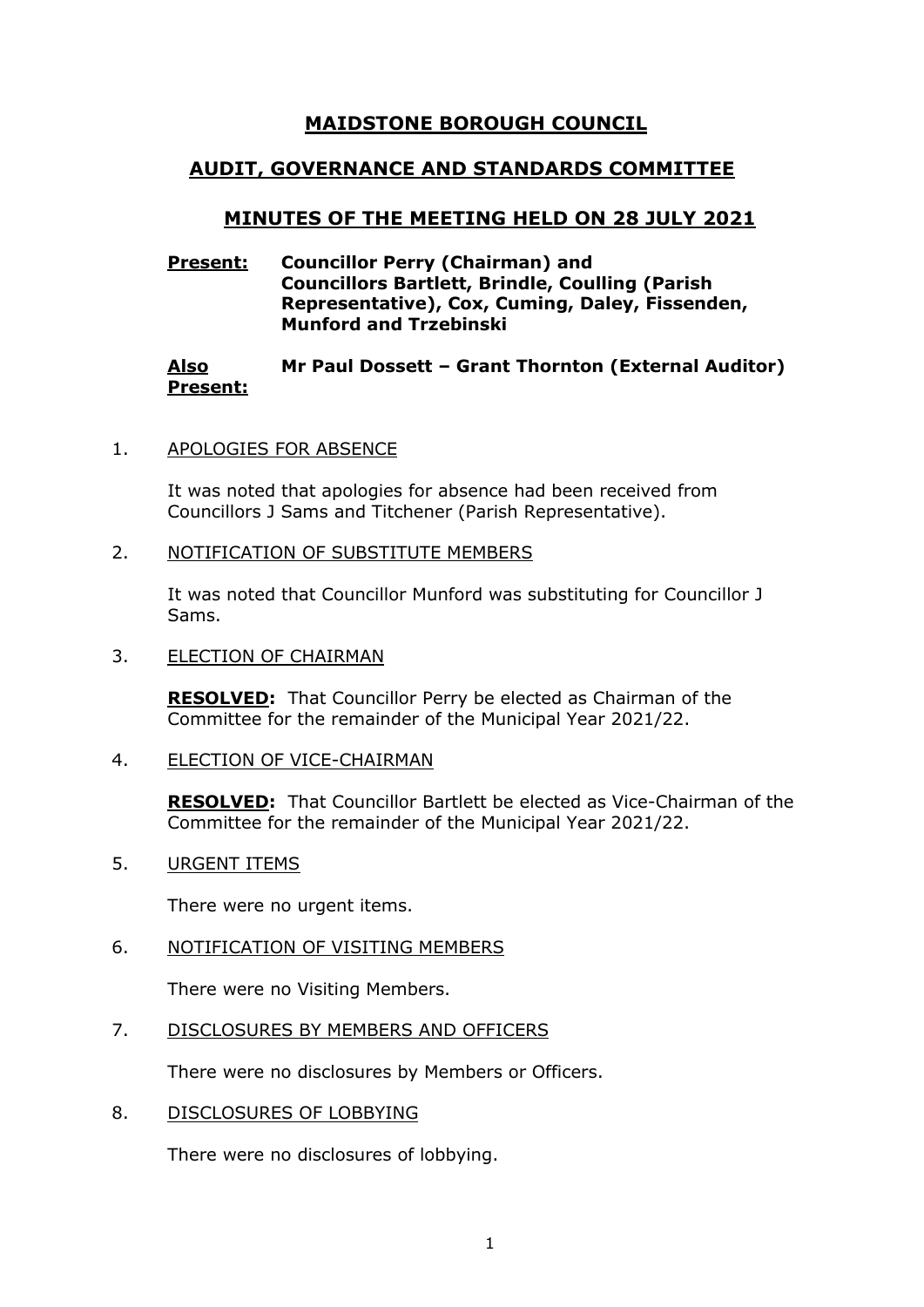### 9. EXEMPT ITEMS

**RESOLVED:** That the items on the agenda be taken in public as proposed.

### 10. MINUTES OF THE MEETING HELD ON 15 MARCH 2021

**RESOLVED:** That the Minutes of the meeting held on 15 March 2021 be approved as a correct record and signed.

#### 11. QUESTION AND ANSWER SESSION FOR MEMBERS OF THE PUBLIC

There were no questions from members of the public.

## 12. QUESTIONS FROM MEMBERS TO THE CHAIRMAN

There were no questions from Members to the Chairman.

## 13. COMMITTEE WORK PROGRAMME 2021/22

The Committee considered its work programme for the period 1 September 2021 to 31 March 2022.

In response to questions, the Principal Solicitor, Contentious and Corporate Governance, advised the Committee that:

- The work programme included two six-monthly reports setting out details of the complaints received under the Members' Code of Conduct and how they had been dealt with together with an update in due course on the Model Member Code of Conduct which had been reviewed and updated by the Local Government Association (LGA) incorporating recommendations made by the Committee on Standards in Public Life.
- She understood that Kent County Council had considered what changes it might be appropriate to make to the Kent Code of Conduct for Members, which had been adopted by the majority of Borough/District Councils in Kent, in response to the publication of the LGA Model Code, and a draft version of a revised Kent Code had been produced. This would be looked at by the Borough/District Councils which would decide for themselves what they wanted to adopt. Parish Councils would then have the discretion to decide whether they wished to adopt the same Code as the Borough/District Councils or adopt their own version. This process would link into the full Constitutional review required as a result of a change to an Executive Model of Governance.

Members indicated that they would welcome the opportunity to see the draft revised Kent Code as soon as it became available as they wished to ensure that concerns expressed about the original LGA document had been addressed.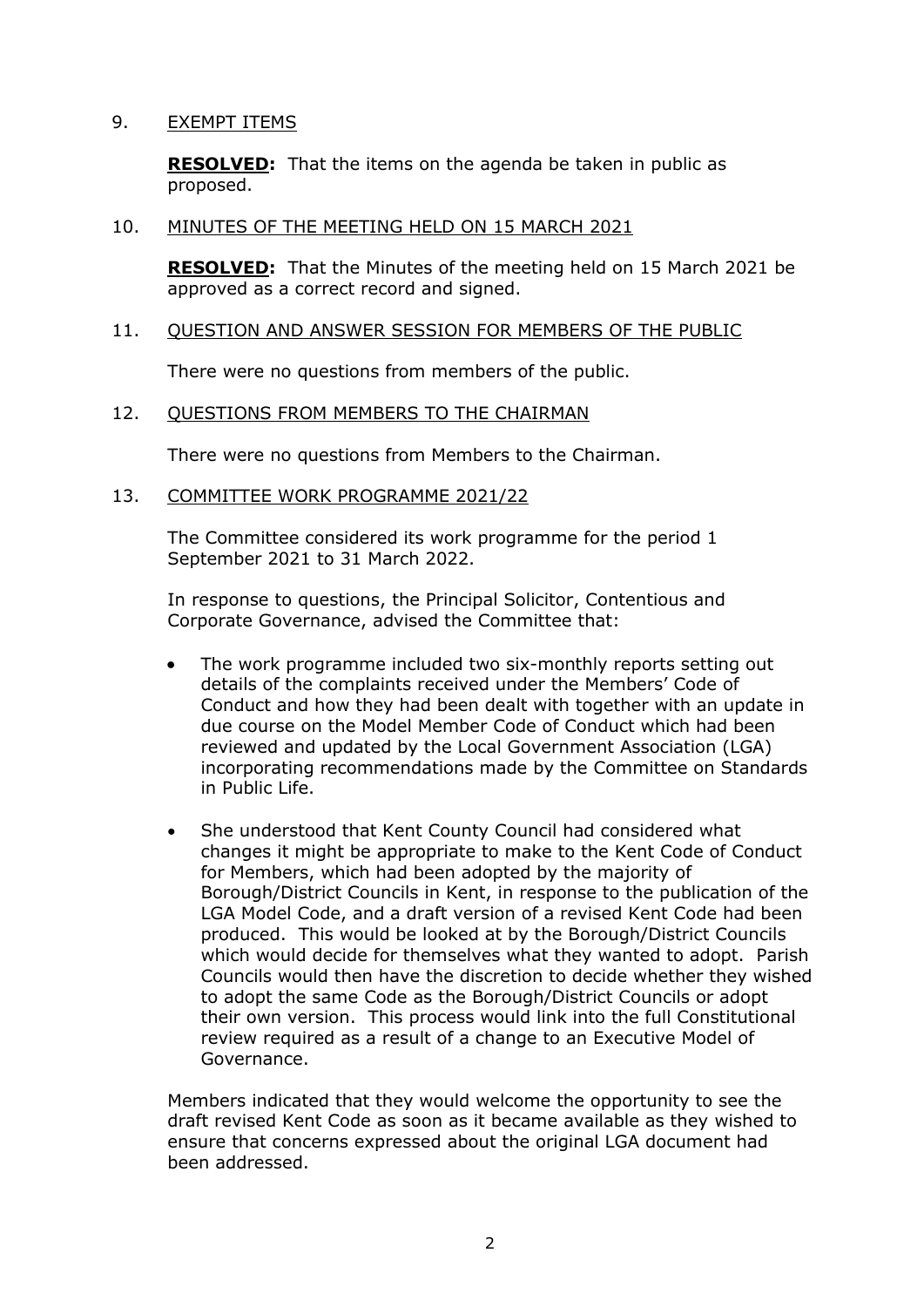The Principal Solicitor, Contentious and Corporate Governance, reminded the Committee that some things that Members were keen to encourage would require changes to legislation. She said that she understood that a Government Consultation on proposals made by the Committee on Standards in Public Life was due to take place soon.

**RESOLVED:** That subject to Members' expressed wish to see the draft revised Kent Code of Conduct for Members as soon as it becomes available, the Committee work programme be noted.

#### 14. REVISION OF THE COVERT SURVEILLANCE AND ACCESS TO COMMUNICATIONS DATA POLICY AND GUIDANCE NOTE

The Principal Solicitor, Contentious and Corporate Governance, introduced this report seeking approval for the revised Covert Surveillance and Access to Communications Data Policy and Guidance Notes (the Policy) following an inspection by the Investigatory Powers Commissioner's Office (IPCO) in January 2021. It was noted that:

- The Home Office Covert Surveillance and Property Interference Revised Code of Practice 2010 requires the Council to review its use of the Regulation of Investigatory Powers Act 2000 (RIPA) and the Policy at least once every two years.
- The inspection in January 2021 was followed up by a favourable report. Whilst no specific revisions were requested, two minor changes had been made to ensure that the Policy was up to date: a) page 5 had been amended to reflect where training records were stored and the frequency at which training should be delivered; and b) page 5 had been amended as the Office of Surveillance Commissioners (OSC) had been replaced by the IPCO.
- The Inspector's general observation was that it would be of significant benefit to have in place regular, minuted, meetings between the Senior Responsible Officer (SRO) and the RIPA Coordinating Officer. The first of these meetings took place in February 2021 and would continue on a quarterly basis, with minutes being produced and filed in the Central Register.
- The IPCO requires training for all Authorising/Key Officers every three years. The last training was delivered in December 2018 and further training was scheduled to be delivered in December this year.

In response to concerns expressed by a Member about typographical and grammatical errors within the Policy, the Principal Solicitor, Contentious and Corporate Governance, said that if these could be detailed in an email, she would arrange for them to be corrected.

**RESOLVED:** That subject to typographical and grammatical errors being corrected, the revised Covert Surveillance and Access to Communications Data Policy and Guidance Notes, attached as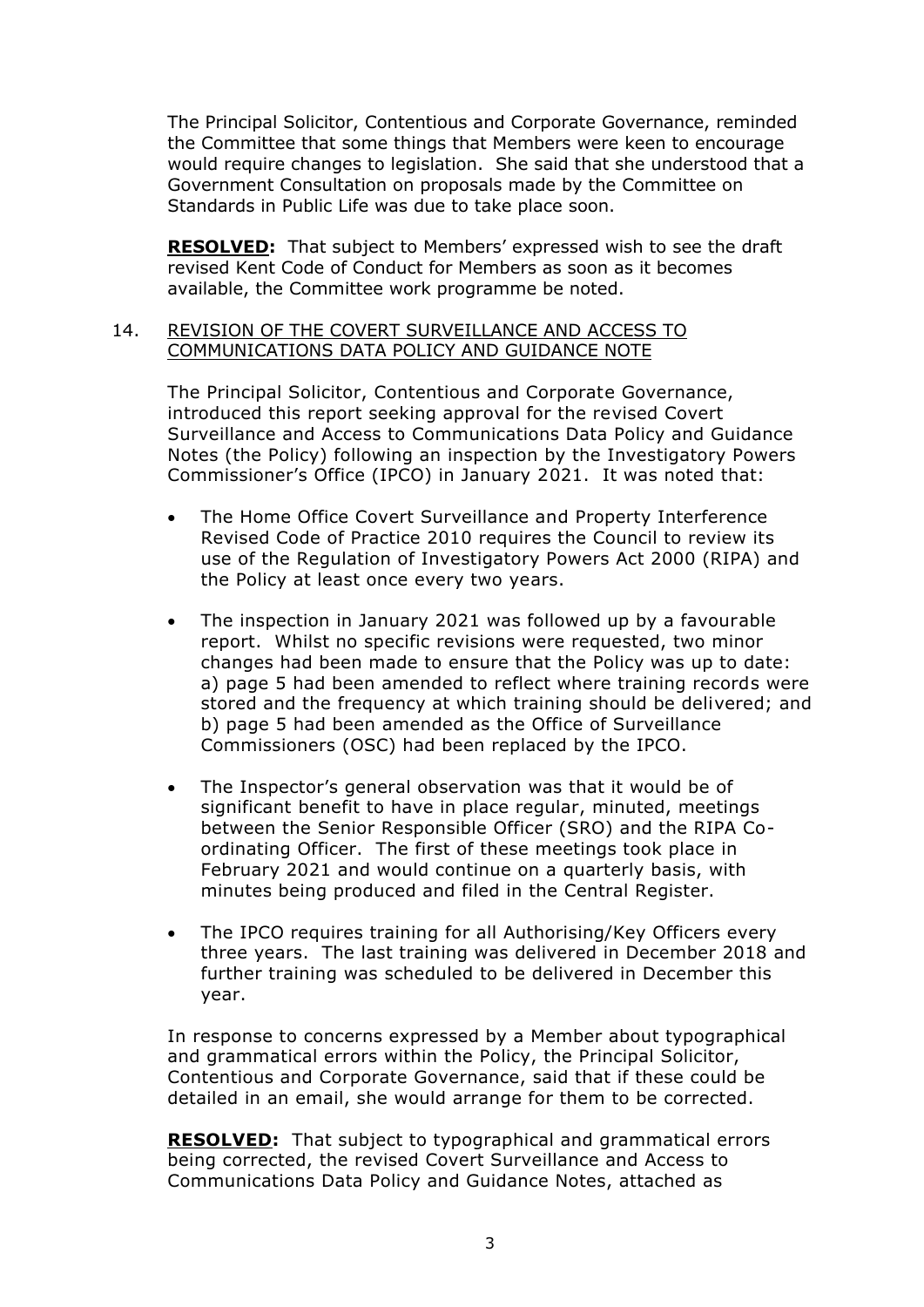Appendix B to the report of the Senior Lawyer, Corporate Governance, be approved.

# 15. ANNUAL GOVERNANCE STATEMENT 2020-21 AND REFRESHED LOCAL CODE OF CORPORATE GOVERNANCE 2021

The Head of Policy, Communications and Governance introduced her report setting out the Annual Governance Statement for 2020/21 and a refreshed Local Code of Corporate Governance for approval. It was noted that:

- The Annual Governance Statement was a review of the Council's governance arrangements for the last financial year. The purpose of the review was to provide assurance that the Council's governance arrangements were adequate and operating effectively and to identify actions which were planned to ensure effective governance in the future.
- Overall, the Officers could confirm that the Council had the appropriate governance systems and processes in place. Progress had been made against last year's Action Plan; however, the review had identified additional actions to ensure that good standards of governance were maintained.
- The most significant governance issues still related to COVID-19, particularly in relation to emergency planning, financial management and ways of working.
- Compliance with the new Financial Management Code had been assessed and as a result several measures had been identified to improve transparency and reporting for financial information and these had been included in the Action Plan for 2021/22.
- There were also actions relating to significant corporate risks, progress against the Data Protection Action Plan, raising awareness of the Local Code of Corporate Governance and the Nolan Principles, and the change to an Executive Model of Governance.
- The Local Code of Corporate Governance had been refreshed this year to reflect changes regarding evidence arising from new ways of working (for example, the annual appraisal process had been replaced by monthly check-ins with staff looking at and documenting performance against targets) and there were some other minor updates.

In response to a question, the Head of Policy, Communications and Governance undertook to refer in the Annual Governance Statement to how the Borough Council tries to promote good practice/high standards of conduct within Parishes through the role of the Monitoring Officer in dealing with Code of Conduct complaints and encouraging all Parish Councils to adopt the new Code of Conduct once updated.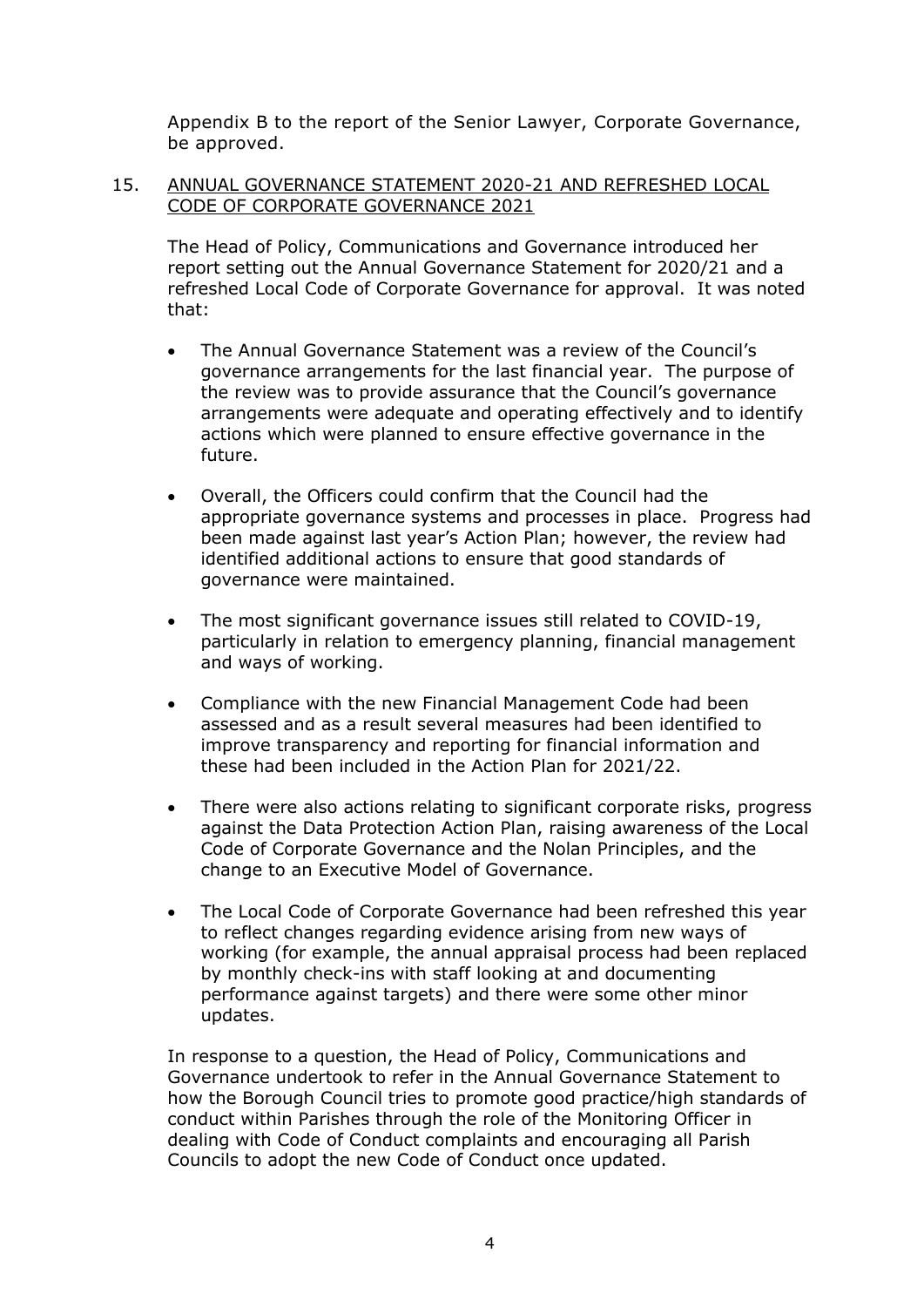**RESOLVED:** That subject to the amendments suggested during the discussion, the Annual Governance Statement for 2020/21 and the refreshed Local Code of Corporate Governance, attached as Appendices A and B respectively to the report of the Head of Policy, Communications and Governance, be approved.

# 16. ANNUAL INTERNAL AUDIT REPORT & OPINION 2020/21

The Audit Manager introduced the Annual Internal Audit Report and Opinion 2020/21. In accordance with the Public Sector Internal Audit Standards (the Standards), the report included:

- The annual opinion of the Head of Audit Partnership on the overall adequacy and effectiveness of the Council's internal controls, corporate governance framework and risk management arrangements;
- A summary of the work completed by Mid-Kent Audit that supported the opinion; and
- A statement on conformance with the Standards.

It was noted that:

- The Head of Audit Partnership was satisfied from the audit work completed that the Council could place assurance on the system of control in operation during 2020/21; the corporate governance framework complied in all significant respects with the best practice guidance issued by CIPFA/SOLACE; and the Council's risk management processes were effective.
- The Head of Audit Partnership had reached his conclusions independently and without any undue pressure from Officers or Members.
- The report also included the results of individual audit engagements completed during the year; a summary of progress made on implementation of agreed actions; details of progress against the remaining actions arising from the External Quality Assessment and against the Quality Assurance Plan; an update on the progress being made towards a new collaboration agreement; and details of the achievements of the Internal Audit team in terms of their ongoing professional development.

In response to questions:

The Audit Manager explained that:

• The Internal Audit team was not planning to undertake a review of Contract Management this year. The most recent findings were implemented about 18 months ago. However, risk priorities did change and were reviewed during the year. If, when compiling the Audit Plan, it was considered that the level of risk associated with Contract Management had increased, it would be looked at. Contract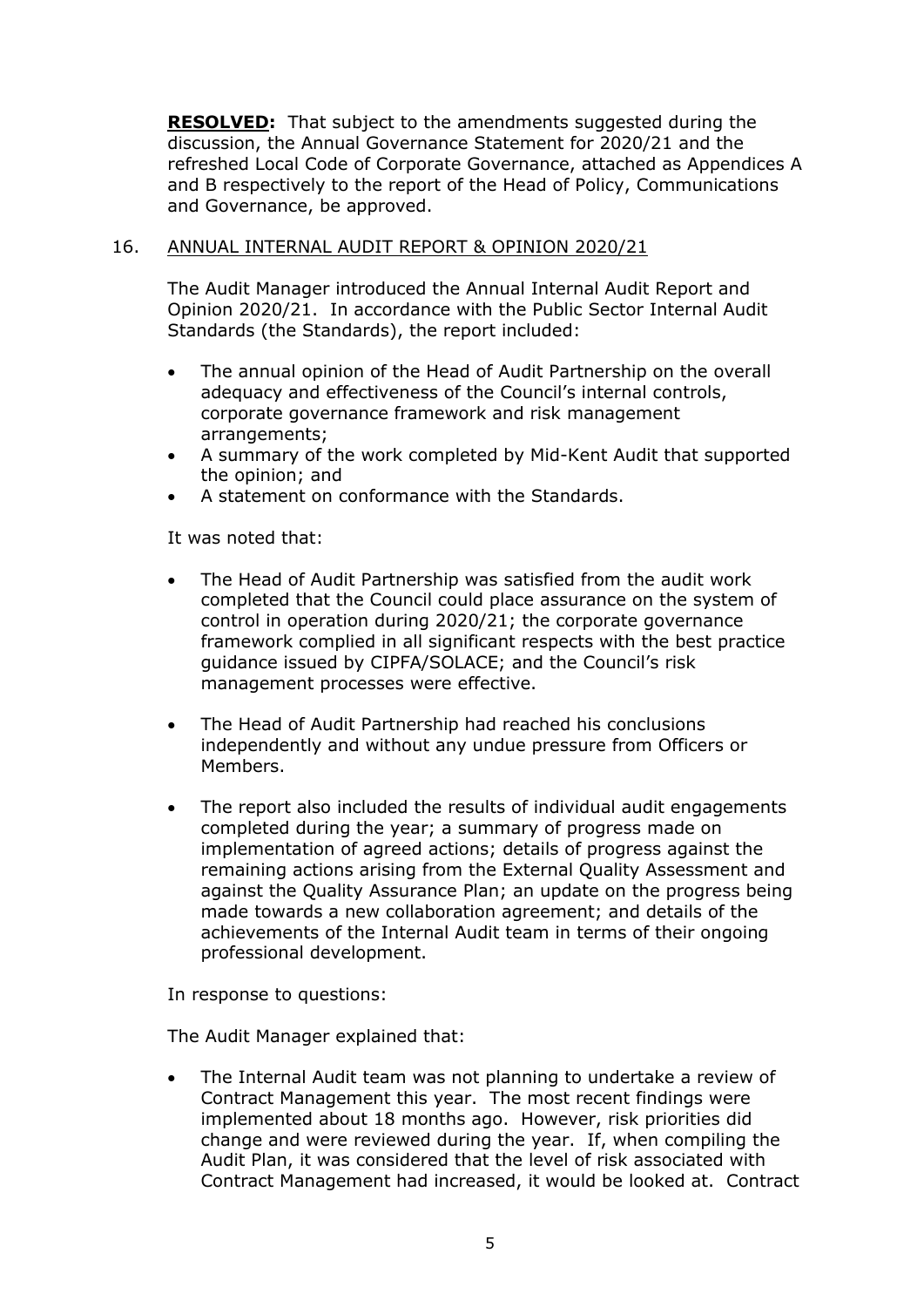Management was now incorporated within the shared service Procurement function but arrangements with that shared service were still being agreed. When the arrangements were in place the Internal Audit Team would consider its inclusion in the Audit Plan.

- The findings of the Internal Audit reviews of S106 and Developer Contributions and Development Management (Officer Decisions) had been accepted and agreed actions had been put in place to address them. Dates for implementation of the agreed actions were in place and would be followed up as they became due.
- The Internal Audit review of Capital Project Management, which was going to have a very narrow scope and focus on the Innovation Centre, had been cancelled to make way for a MHCLG audit of the project. There were several capital expenditure projects going on and Capital Project Management was forming part of the audit planning process but, given the resources available and the risk priorities, an assessment would be made of its inclusion in the Audit Plan based on the level of expenditure and the controls in place.

The Director of Finance and Business Improvement explained that:

• The Council was part of the Kent Pension Fund. The prime responsibility for auditing the Pension Scheme rested with Kent County Council and they had their own auditing arrangements. In so far as the numbers in the Council's accounts were concerned, these were audited by Grant Thornton and they relied on the work of the actuary and their own team members who were looking at the Pension Fund. He did not consider a further review by the Council's Internal Audit team could add a lot of value given the work already going on.

Members congratulated the Internal Audit team on its achievements in terms of professional development and its recent shortlisting for the Institute of Internal Audit Awards.

# **RESOLVED:**

- 1. That the annual opinion of the Head of Audit Partnership on the overall adequacy and effectiveness of the Council's internal controls, corporate governance framework and risk management arrangements be noted.
- 2. That the work underlying the opinion and the Head of Audit Partnership's assurance of its completion with sufficient independence and in conformance with proper Standards be noted.

# 17. FINANCIAL MANAGEMENT CODE

The Head of Finance introduced her report concerning the Financial Management Code developed by CIPFA in response to the challenges of reduced funding and increased demand for services alongside the highprofile financial management issues which had faced a small number of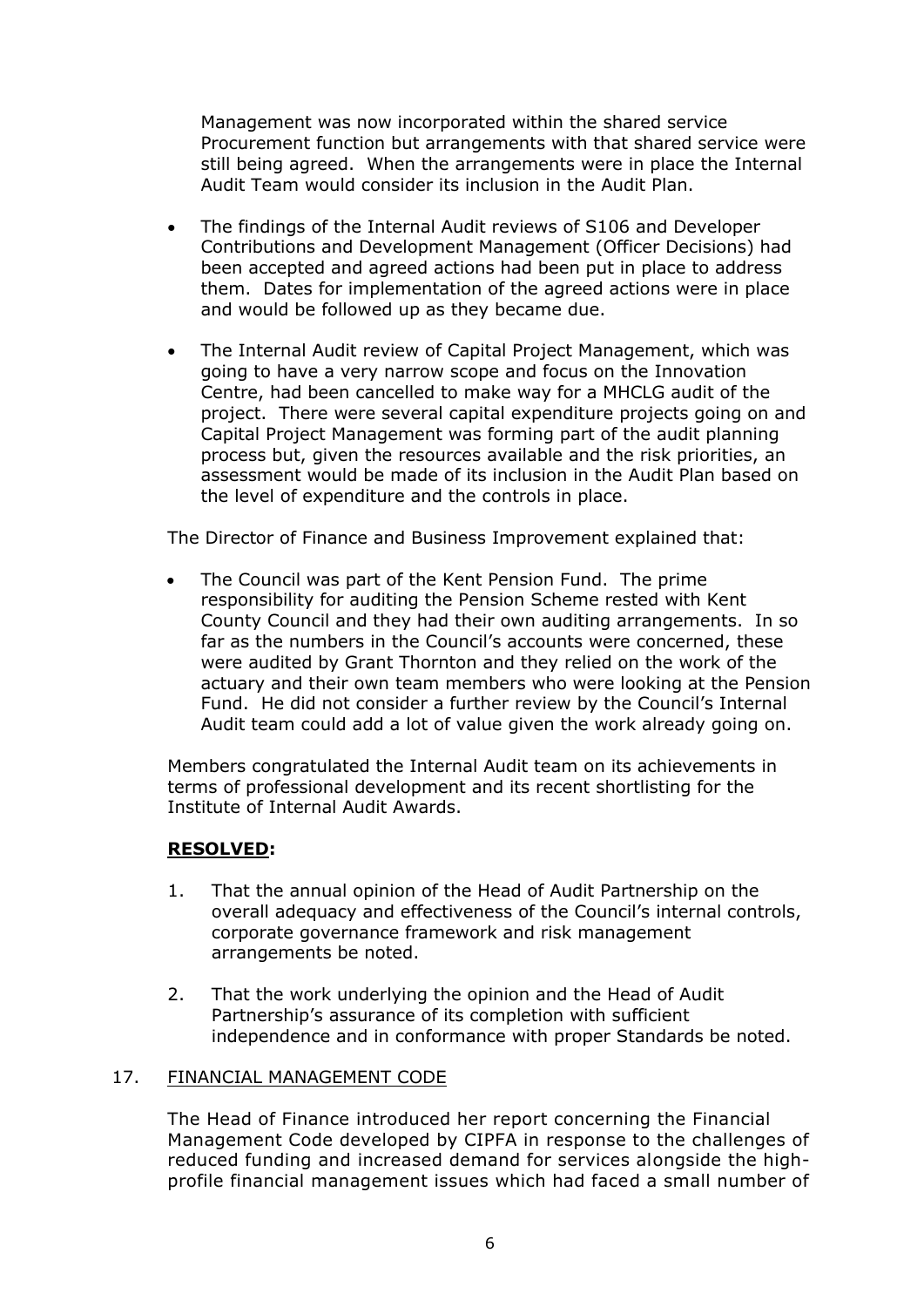local authorities in recent years, and which had served to highlight the importance of robust financial management. The report also included an assessment of the Council's compliance with the Code and proposed actions.

The Head of Finance explained that:

- The Financial Management Code was designed to support good practice and financial management and to assist local authorities in demonstrating their financial sustainability.
- The Code had been introduced relatively recently and it set out the standards of financial management for local authorities which Councils were expected to comply with by the end of the current financial year 2021/22.
- The Code was a principles-based document setting out the minimum standards that many well-managed authorities would already be complying with. However, this was the first time that the Council had been required to formally demonstrate financial management standards in this way.
- The background and wider context to the development of the Code were the significant financial challenges which local government had faced in recent years coupled with the high-profile issues faced by a very small minority of Councils resulting in Section 114 notices being issued.
- A self-assessment of compliance against the principles of the Code had been undertaken and it had been concluded that in the majority of areas the Council was complying.
- A small number of actions had been identified to further improve compliance and these were summarised in the report. It was anticipated that all of these actions would be delivered in 2021/22.

# **RESOLVED:**

- 1. That the assessment of compliance against the Financial Management Code and the proposed actions documented within Appendix 1 to the report of the Head of Finance be noted.
- 2. That the conclusion that the Council has complied with the requirements of the Financial Management Code be noted.

#### 18. DRAFT ANNUAL ACCOUNTS 2020/21

The Senior Finance Manager (Client) introduced his report setting out the unaudited Statement of Accounts for 2020/21 and the External Auditor's risk assessment document. It was noted that: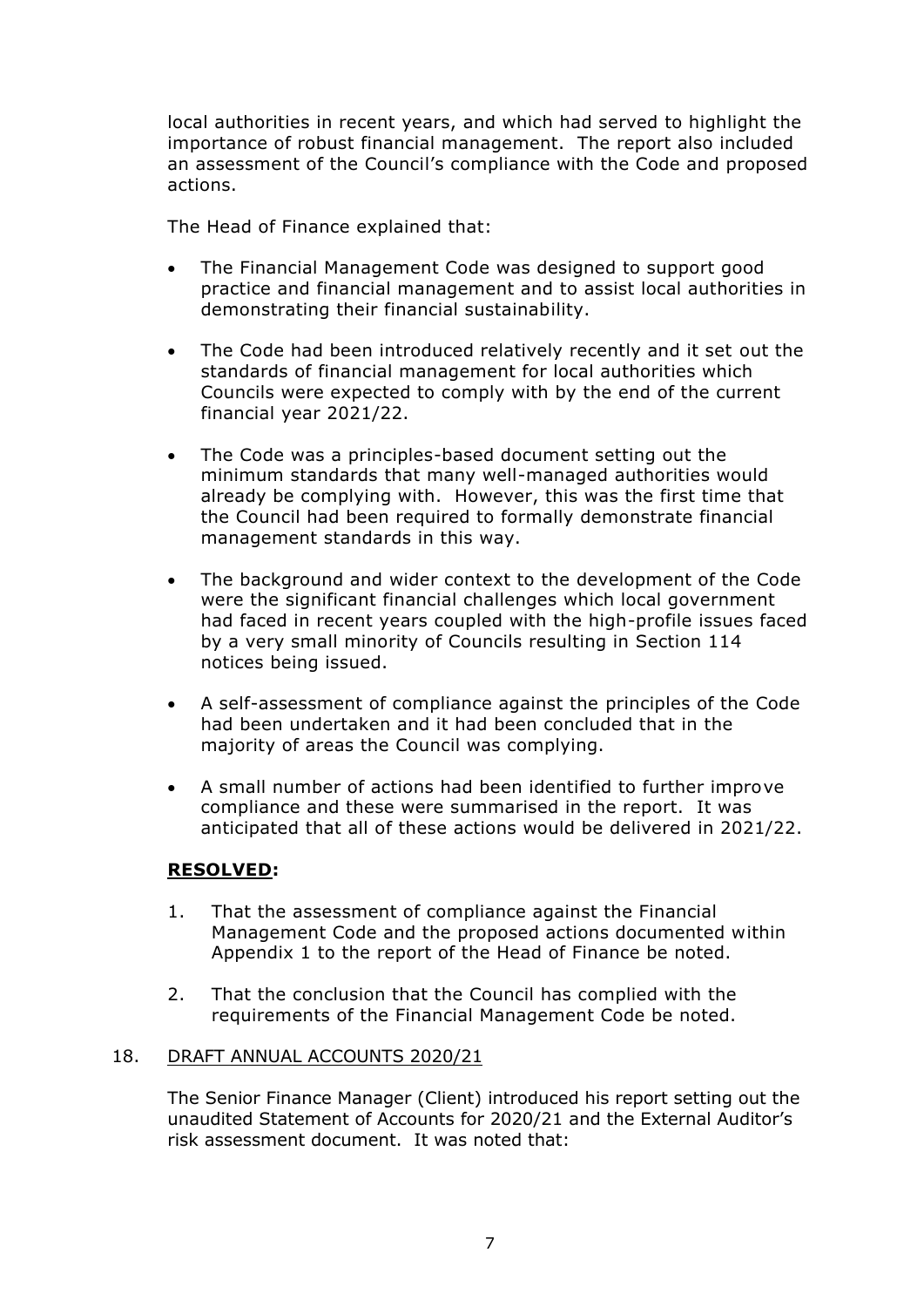- The Statement would be subject to external audit, scheduled to commence on 23 August 2021, prior to it being brought back for formal approval in September 2021.
- The headline messages from the Statement of Accounts could be summarised as follows:

There has been an increase in the value of Property, Plant and Equipment held on the Balance Sheet following the acquisition of a number of houses for housing temporarily homeless families, together with the costs of refurbishing the Lockmeadow Complex which was acquired in 2019. There had also been significant spend on a number of ongoing developments – the Innovation Centre and the housing developments at Brunswick Street and Union Street.

Short-Term creditors had increased which primarily reflected grants received by the Council from Central Government to pay over to businesses and individuals adversely affected by the impact of COVID-19.

Other Long-Term Liabilities had increased significantly, reflecting the annual remeasurement of the Pension Fund liability.

The items above were also reflected in movements within the Usable and Unusable reserves. Within the Usable Reserves a new earmarked reserve of £13.5m had been established to provide funding for future Collection Fund deficits which were now forecast because of the financial impact of COVID-19.

In response to questions, Mr Paul Dossett of Grant Thornton, the External Auditor, explained that:

- In terms of assessing the competence of the actuary that carried out the Council's Pension Fund valuation, PWC's report as an auditor's expert advised Grant Thornton as the auditors on matters pertaining to the individual actuaries and was quite high level.
- Revaluations were done by the actuary firms not by the auditors who audited those numbers. Based on their experience of looking at 2020/21 accounts across the country and with the different actuarial firms, Grant Thornton had seen an increase in net pension liabilities everywhere for this year.

# **RESOLVED:**

- 1. That the unaudited Statement of Accounts for 2020/21, attached as Appendix 1 to the report of the Senior Finance Manager (Client), be noted.
- 2. That the External Auditor's risk assessment document, attached as Appendix 2 to the report of the Senior Finance Manager (Client), be noted.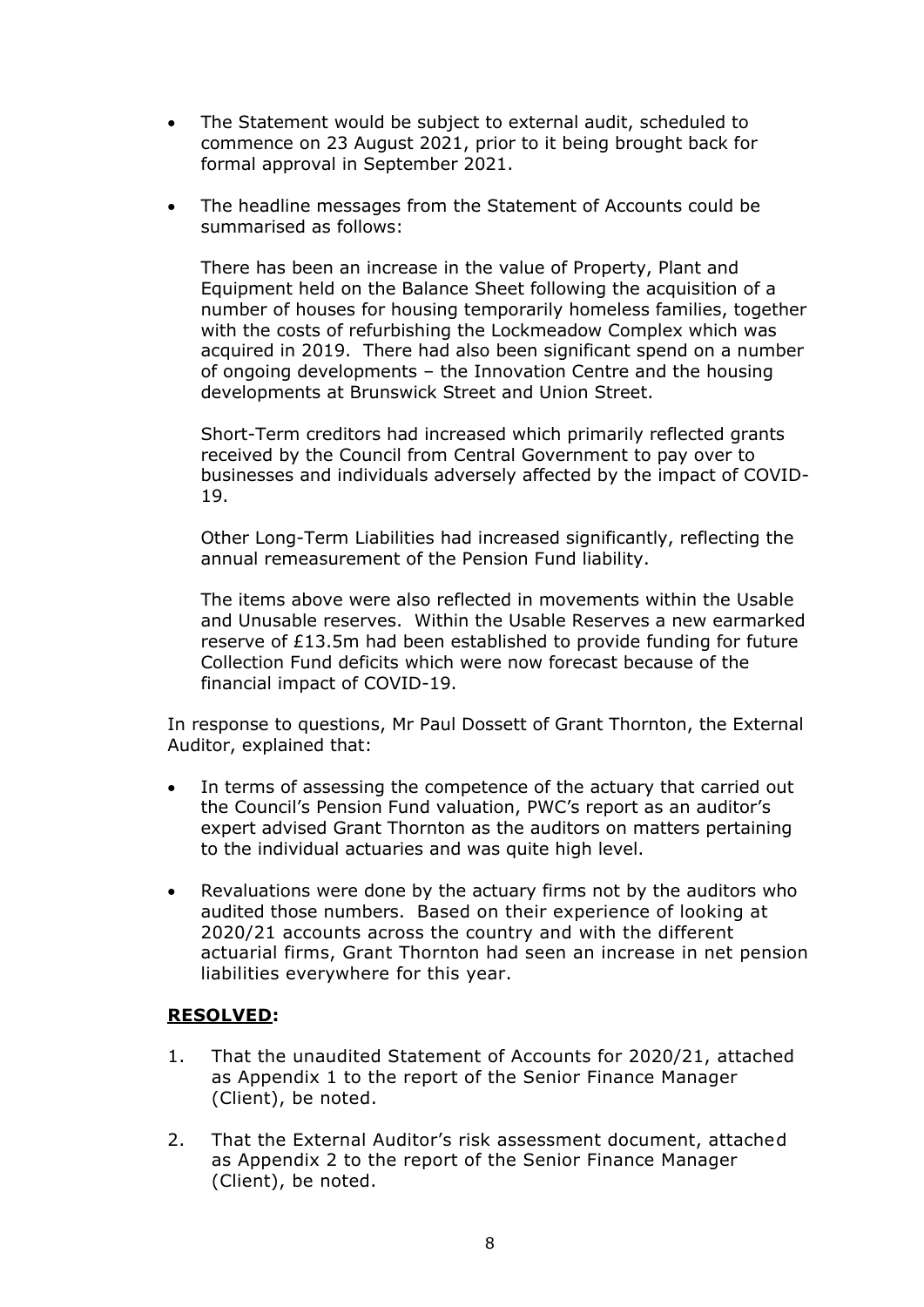# 19. TREASURY MANAGEMENT ANNUAL REVIEW 2020/21

The Finance Manager introduced his report setting out details of the activities of the Treasury Management function for the 2020/21 financial year in accordance with CIPFA's Code of Practice on Treasury Management in Local Authorities and in the context of the economic environment over the past 12 months. It was noted that:

- The Treasury Management Strategy Statement for 2020/21 was approved by the Council on 26 February 2020. One of the key elements of the Strategy was to utilise cash balances rather than loan debt to finance the Capital Programme in the short term due to low investment returns and high counterparty risk in the current economic climate.
- During 2020/21, the Council's investment balances ranged between £5.24m and £48.6m. The average investment balance for the year was £22.385m. The Council held investments totalling £16.160m as at 31 March 2021, an increase on the previous year due to postponement of certain projects in the Capital Programme and the influx of Government grant funding due to COVID-19.
- In January 2021, the Council had unavoidably breached some of the counterparty limits agreed within the Treasury Management Strategy for 2020/21. The breach had arisen due to the receipt at short notice of a tranche of COVID-19 Business Grants funding. As other local authorities would have received similar allocations, the scope for short-term lending to them was extremely limited. The options were to either retain the cash in the current account with Lloyds or to allocate it to lower rated counterparties. These options were rejected to avoid the over concentration of risk in one area or compromising on the security of cash deposits and it was agreed by the Section 151 Officer that the funds be spread over a number of counterparties using the limits proposed in the Treasury Management Strategy Statement 2021/22. All counterparties are highly rated institutions and in money market funds where the majority of the cash can be accessed instantly.
- The breach was reported to the Policy and Resources Committee and to the Council which agreed to adopt the new counterparty limits in advance of the previously envisaged adoption date of 1 April 2021.
- In terms of borrowing activity, the total amount of loan debt as at 31 March 2021 was £11m. All of the Council's loan debt was short term. The option of locking into longer-term funding was discussed with Link Asset Services, the Council's Treasury Advisers. As interest rates on short-term funding are at an all-time low and funding is readily available, it was decided to continue with short-term debt throughout 2020/21. This decision would be kept under review during 2021/22 as borrowing was likely to increase along with spend.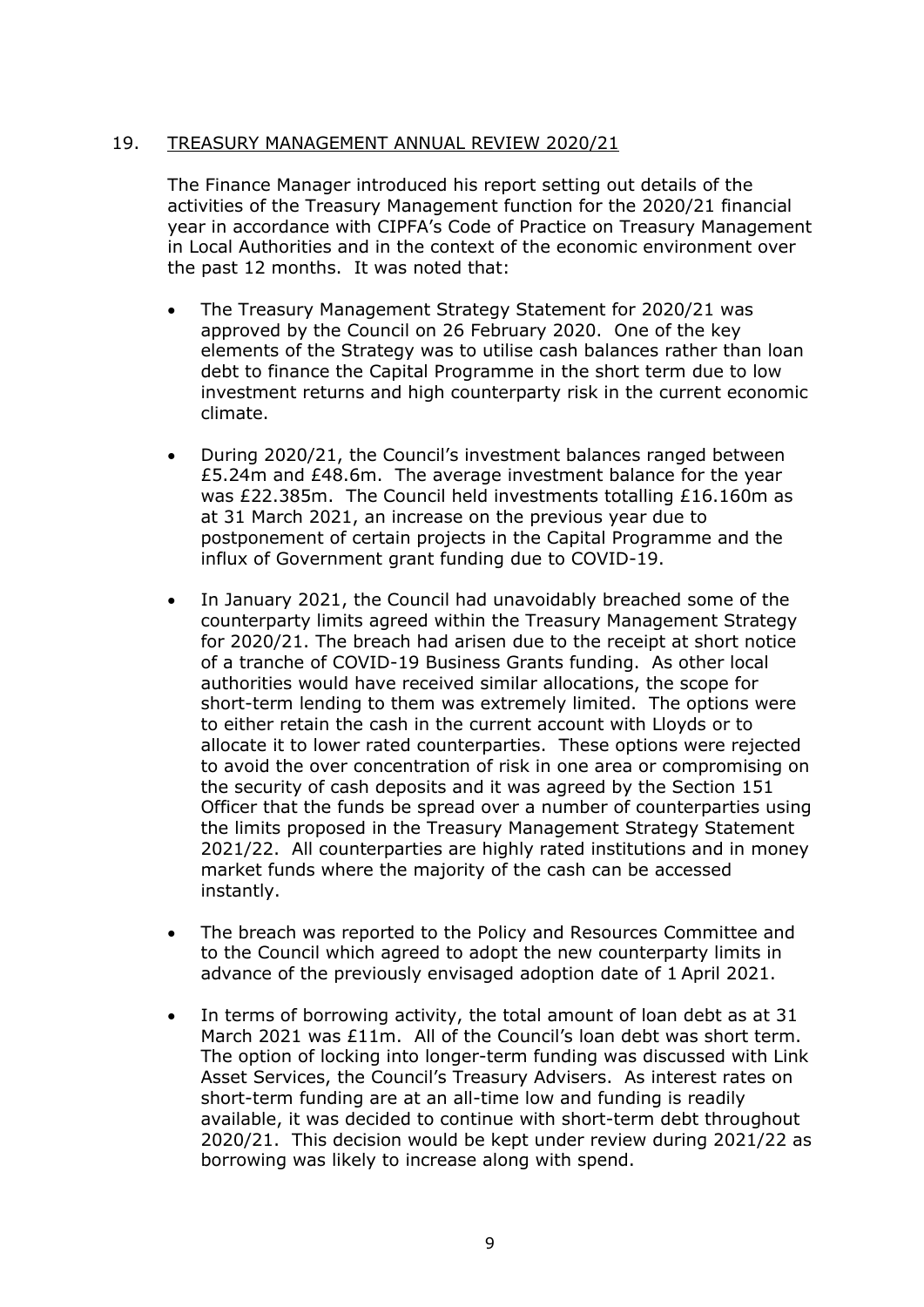• All Prudential and Treasury Indicators had been complied with throughout the year.

In response to questions, the Finance Manager advised the Committee that:

- From discussions with the Council's Treasury Advisers, it did not appear that they believed interest rates would increase significantly over the next three years and the Council had been advised to keep any borrowing short term at present to take advantage of the shortterm rates which were lower than they had ever been. The Officers were in constant communication with the Treasury Advisers so if the market situation changed, the Council would be able to respond as quickly as possible.
- In terms of borrowing now to take advantage of low interest rates, very strict guidelines about borrowing ahead of need had been put in place by the Public Works Loan Board. There were also issues relating to the cost of carry and counterparty risks if those funds were not being spent. Capital spend was being monitored closely and it was likely that the Council would start borrowing more towards the end of this calendar year.

Members were mindful that capital projects had been identified and considered that the Council should be taking advantage of low interest rates to fund them. Concerns were expressed that a sudden increase in the cost of borrowing would have an impact on the viability of projects.

The Director of Finance and Business Improvement assured the Committee that:

- The Officers were monitoring the situation closely. They did not rely on just one adviser but looked at what was happening in the market as well. He would report back regularly to the Committee with the most up to date information.
- It was recognised that with treasury management, it was necessary to act quite quickly so operational treasury management decisions were delegated to Officers. He would take into account what Members had said and that would inform decision making.

# **RESOLVED:**

- 1. That the review of the financial year 2020/21 in accordance with CIPFA's Code of Practice on Treasury Management and the Prudential and Treasury Indicators be noted.
- 2. That no amendments to the current treasury management procedures are necessary as a result of the review of activities in 2020/21 with the proviso that the Officers will take into account Members' concerns regarding borrowing rates in their treasury management activities.